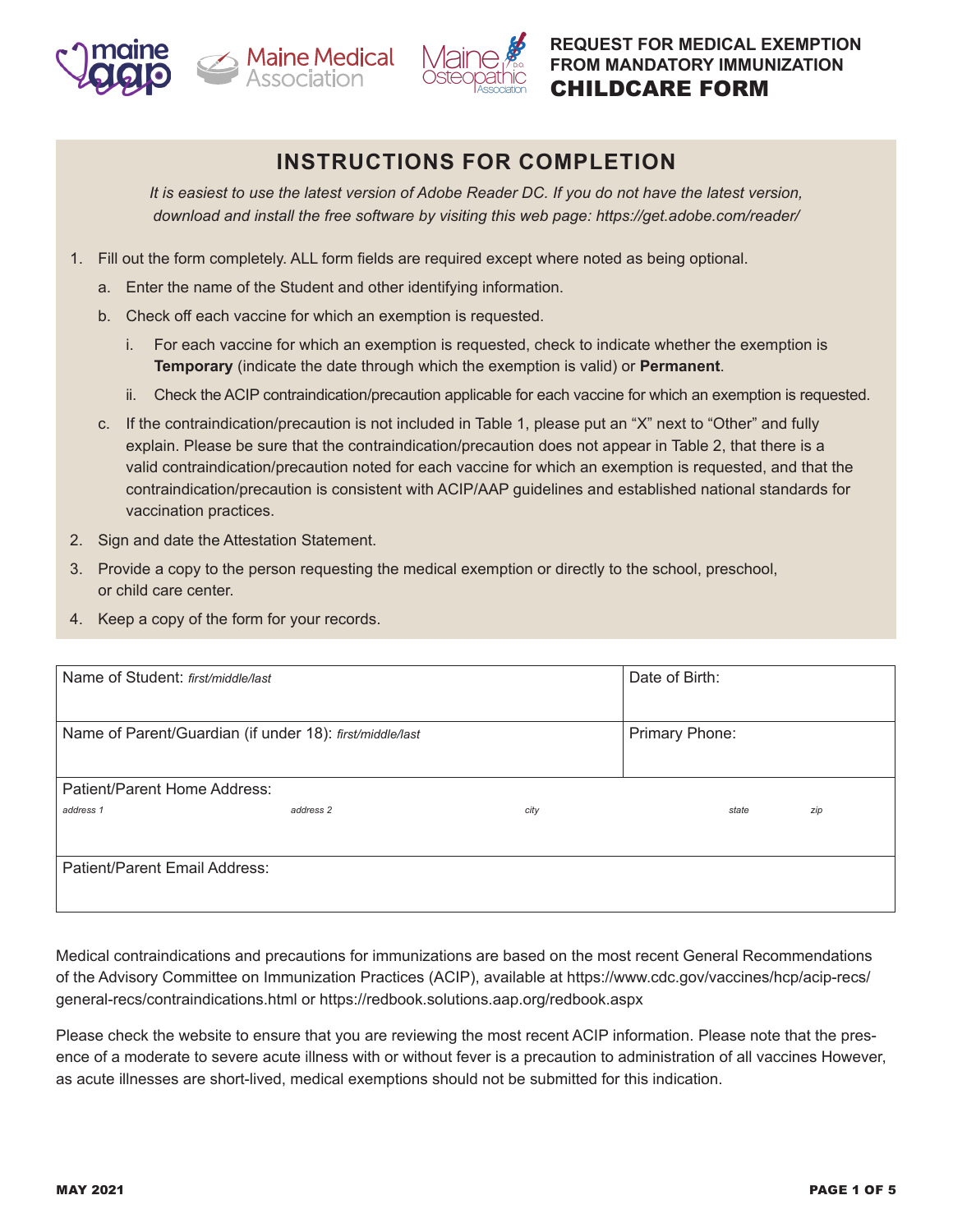





| Table 1. ACIP Contraindications and Precautions to Vaccination for Mandatory Vaccines |                                    |                                                                                                                                                                                                                                                                                                                                                                                                                                                                                                                                                                                                                                                                                                                                                                                                                                                                                                                                       |  |  |
|---------------------------------------------------------------------------------------|------------------------------------|---------------------------------------------------------------------------------------------------------------------------------------------------------------------------------------------------------------------------------------------------------------------------------------------------------------------------------------------------------------------------------------------------------------------------------------------------------------------------------------------------------------------------------------------------------------------------------------------------------------------------------------------------------------------------------------------------------------------------------------------------------------------------------------------------------------------------------------------------------------------------------------------------------------------------------------|--|--|
| <b>Vaccine</b>                                                                        | <b>Exemption Length</b>            | <b>ACIP Contraindications and Precautions (CHECK ALL THAT APPLY)</b>                                                                                                                                                                                                                                                                                                                                                                                                                                                                                                                                                                                                                                                                                                                                                                                                                                                                  |  |  |
| DTaP, Tdap                                                                            | Temporary<br>through:<br>Permanent | <b>Contraindications</b><br>Severe allergic reaction (e.g., anaphylaxis) after a previous dose or to a<br>vaccine component<br>Encephalopathy (e.g., coma, decreased level of consciousness,<br>prolonged seizures) not attributable to another identifiable cause within 7<br>days of administration of a previous dose of DTP, DTaP, or Tdap<br><b>Precautions</b><br>Progressive neurologic disorder, including infantile spasms, uncontrolled<br>epilepsy, progressive encephalopathy; defer DTaP or Tdap until<br>neurologic status clarified and stabilized<br>Guillain-Barré syndrome < 6 weeks after previous dose of tetanus-<br>toxoid-containing vaccine<br>History of Arthus-type hypersensitivity reactions after a previous dose of<br>diphtheria-toxoid-containing or tetanus toxoid-containing vaccine; defer<br>vaccination until at least 10 years have elapsed since the last tetanus<br>toxoid-containing vaccine |  |  |
| HepA                                                                                  | Temporary<br>through:<br>Permanent | <b>Contraindications</b><br>Severe allergic reaction (e.g., anaphylaxis) after a previous dose or to a<br>vaccine component<br><b>Precautions</b><br>Moderate or severe acute illness with or without fever                                                                                                                                                                                                                                                                                                                                                                                                                                                                                                                                                                                                                                                                                                                           |  |  |
| <b>HepB</b>                                                                           | Temporary<br>through:<br>Permanent | <b>Contraindications</b><br>Severe allergic reaction (e.g., anaphylaxis) after a previous dose or to a<br>vaccine component<br>Hypersensitivity to yeast<br><b>Precautions</b><br>Moderate or severe acute illness with or without fever                                                                                                                                                                                                                                                                                                                                                                                                                                                                                                                                                                                                                                                                                              |  |  |
| HiB                                                                                   | Temporary<br>through:<br>Permanent | <b>Contraindications</b><br>Severe allergic reaction (e.g., anaphylaxis) after a previous dose or to a<br>vaccine component<br>Age <6 weeks<br><b>Precautions</b><br>Moderate or severe acute illness with or without fever                                                                                                                                                                                                                                                                                                                                                                                                                                                                                                                                                                                                                                                                                                           |  |  |
| <b>Inactivated</b><br>pollovirus<br>vaccine (IPV)                                     | Temporary<br>through:              | <b>Contraindications</b><br>Severe allergic reaction (e.g., anaphylaxis) after a previous dose or to a<br>vaccine component                                                                                                                                                                                                                                                                                                                                                                                                                                                                                                                                                                                                                                                                                                                                                                                                           |  |  |
|                                                                                       | Permanent                          | <b>Precautions</b><br>Pregnancy                                                                                                                                                                                                                                                                                                                                                                                                                                                                                                                                                                                                                                                                                                                                                                                                                                                                                                       |  |  |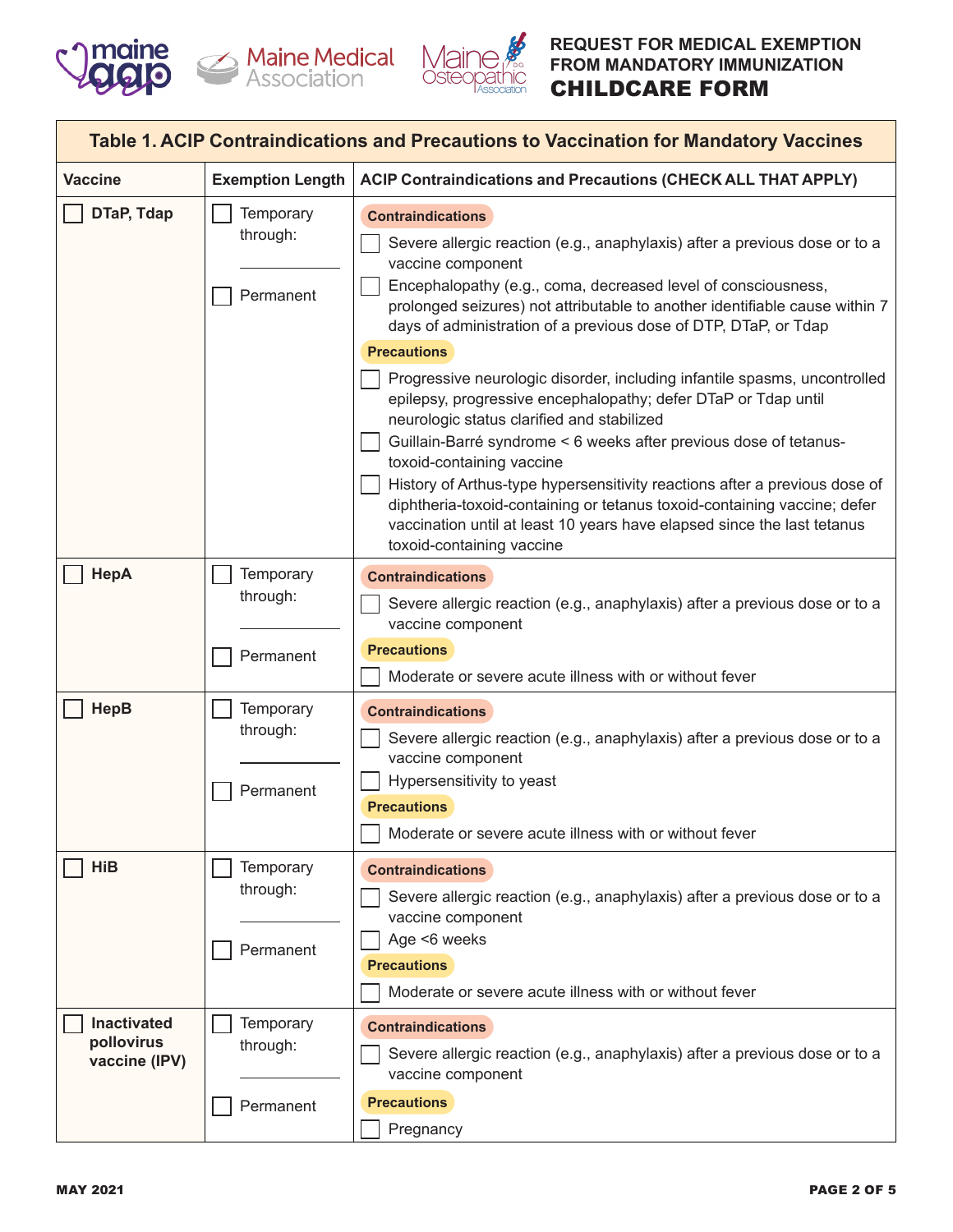





| <b>MMR</b>               | <b>Temporary</b><br>through:<br>Permanent | <b>Contraindications</b><br>Severe allergic reaction (e.g., anaphylaxis) after a previous dose or to a<br>vaccine component<br>Pregnancy<br>Known severe immunodeficiency (e.g., from hematologic and solid<br>tumors, receipt of chemotherapy, congenital immunodeficiency, long-term<br>immunosuppressive therapy or patients with human immunodeficiency<br>virus [HIV] infection who are severely immunocompromised)<br>Family history of congenital or hereditary immunodeficiency in first-<br>degree relatives (e.g., parents and siblings), unless the immune<br>competence of the potential vaccine recipient has been substantiated<br>clinically or verified by a laboratory test<br><b>Precautions</b>                                                                                                                                                                                                                                                                                                                                 |
|--------------------------|-------------------------------------------|----------------------------------------------------------------------------------------------------------------------------------------------------------------------------------------------------------------------------------------------------------------------------------------------------------------------------------------------------------------------------------------------------------------------------------------------------------------------------------------------------------------------------------------------------------------------------------------------------------------------------------------------------------------------------------------------------------------------------------------------------------------------------------------------------------------------------------------------------------------------------------------------------------------------------------------------------------------------------------------------------------------------------------------------------|
|                          |                                           | Recent $($ $\leq$ 11 months) receipt of antibody-containing blood product<br>(specific interval depends on product)<br>History of thrombocytopenia or thrombocytopenic purpura<br>Need for tuberculin skin testing or interferon gamma release assay<br>(IGRA) testing                                                                                                                                                                                                                                                                                                                                                                                                                                                                                                                                                                                                                                                                                                                                                                             |
| Pneumococcal<br>or PVC13 | Temporary<br>through:<br>Permanent        | <b>Contraindications</b><br>Severe allergic reaction (e.g., anaphylaxis) after a previous dose of<br>PCV13 or any diphtheria-toxoid- containing vaccine or to a component<br>of a vaccine (PCV13 or any diphtheria-toxoid-containing vaccine),<br>including yeast<br><b>Precautions</b><br>Moderate or severe acute illness with or without fever                                                                                                                                                                                                                                                                                                                                                                                                                                                                                                                                                                                                                                                                                                  |
| <b>Varicella</b>         | Temporary<br>through:<br>Permanent        | <b>Contraindications</b><br>Severe allergic reaction (e.g., anaphylaxis) after a previous dose or to a<br>vaccine component<br>Known severe immunodeficiency (e.g., from hematologic and solid<br>tumors, receipt of chemotherapy, congenital immunodeficiency, long-<br>term immunosuppressive therapy or persons with HIV infection who are<br>severely immunocompromised)<br>Pregnancy<br>Family history of congenital or hereditary immunodeficiency in first-<br>degree relatives (e.g., parents and siblings), unless the immune<br>competence of the potential vaccine recipient has been substantiated<br>clinically or verified by a laboratory test<br><b>Precautions</b><br>Recent $($ $\leq$ 11 months) receipt of antibody-containing blood product<br>(specific interval depends on product)<br>Receipt of specific antivirals (i.e., acyclovir, famciclovir, or valacyclovir)<br>24 hours before vaccination; avoid use of these antiviral drugs for 14<br>days after vaccination)<br>Use of aspirin or aspirin-containing products |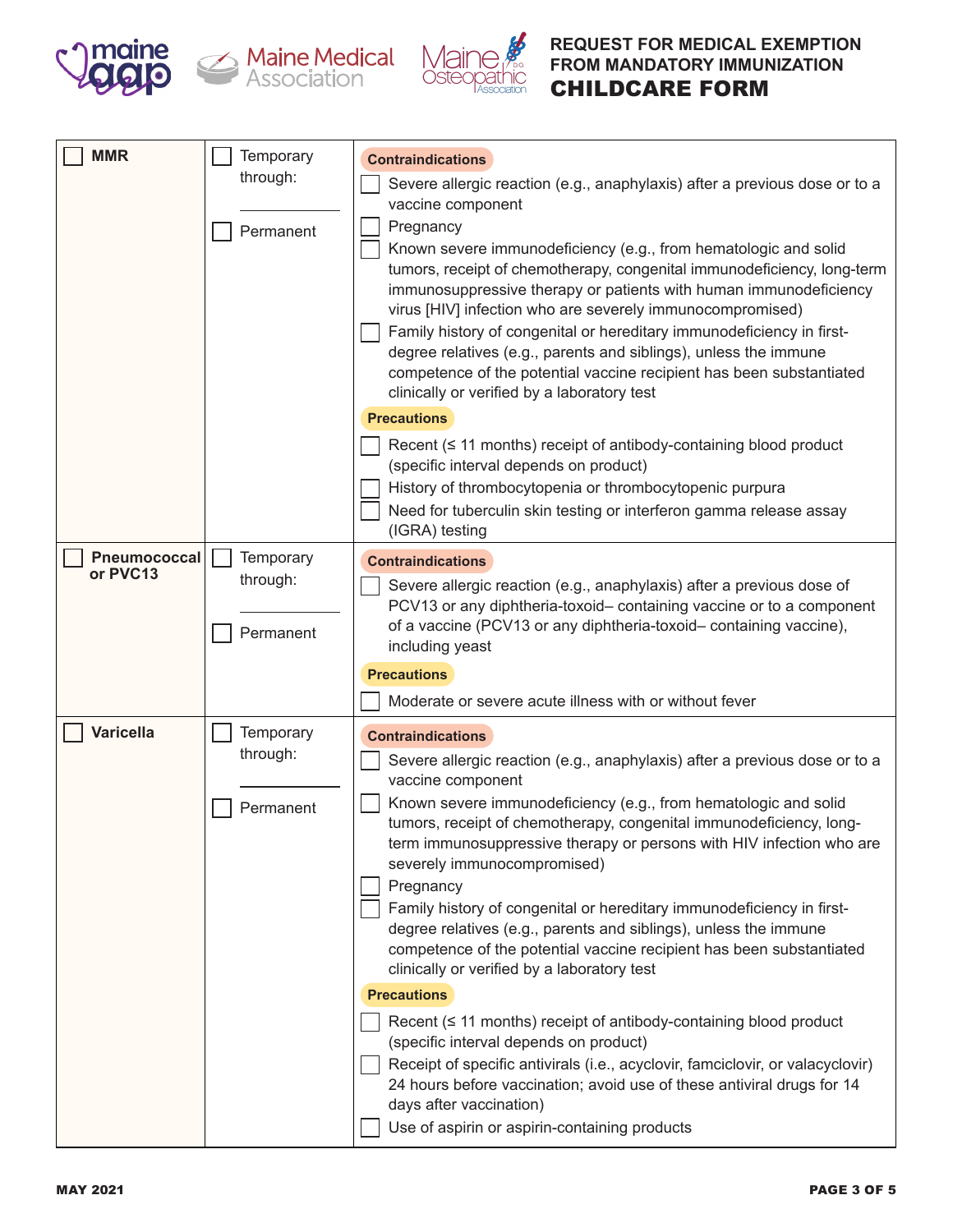





 **Other.** Please explain fully and attach additional sheets as necessary. Please be sure to check Table 2 below to ensure that the condition is not one incorrectly perceived as a contraindication or precaution.

# **Attestation**

I am a physician (M.D. or D.O) licensed to practice medicine in a jurisdiction of the United States or an advanced practice nurse (N.P./P.A) licensed in a jurisdiction of the United States.

By signing below, I affirm that I have reviewed the current ACIP Contraindications and Precautions and affirm that the stated contraindication(s)/precaution(s) is enumerated by the ACIP and consistent with established national standards for vaccination practices. I understand that I might be required to submit supporting medical documentation. I understand that any misrepresentation will result in referral to the appropriate licensing board and/or regulatory agency.

| NPI Number: State of Licensum Control of License Number: Control of Licensum Control of Licensure: Control of Licensure: Control of Licensure: Control of Licensure: Control of Licensure: Control of Licensure: Control of Li |  |  |  |
|--------------------------------------------------------------------------------------------------------------------------------------------------------------------------------------------------------------------------------|--|--|--|
| Practice Name: No. 2006. The Contract of the Contract of the Contract of the Contract of the Contract of the Contract of the Contract of the Contract of the Contract of the Contract of the Contract of the Contract of the C |  |  |  |
|                                                                                                                                                                                                                                |  |  |  |
| Email: North American Communication of the Communication of the Communication of the Communication of the Communication of the Communication of the Communication of the Communication of the Communication of the Communicati |  |  |  |
|                                                                                                                                                                                                                                |  |  |  |
|                                                                                                                                                                                                                                |  |  |  |